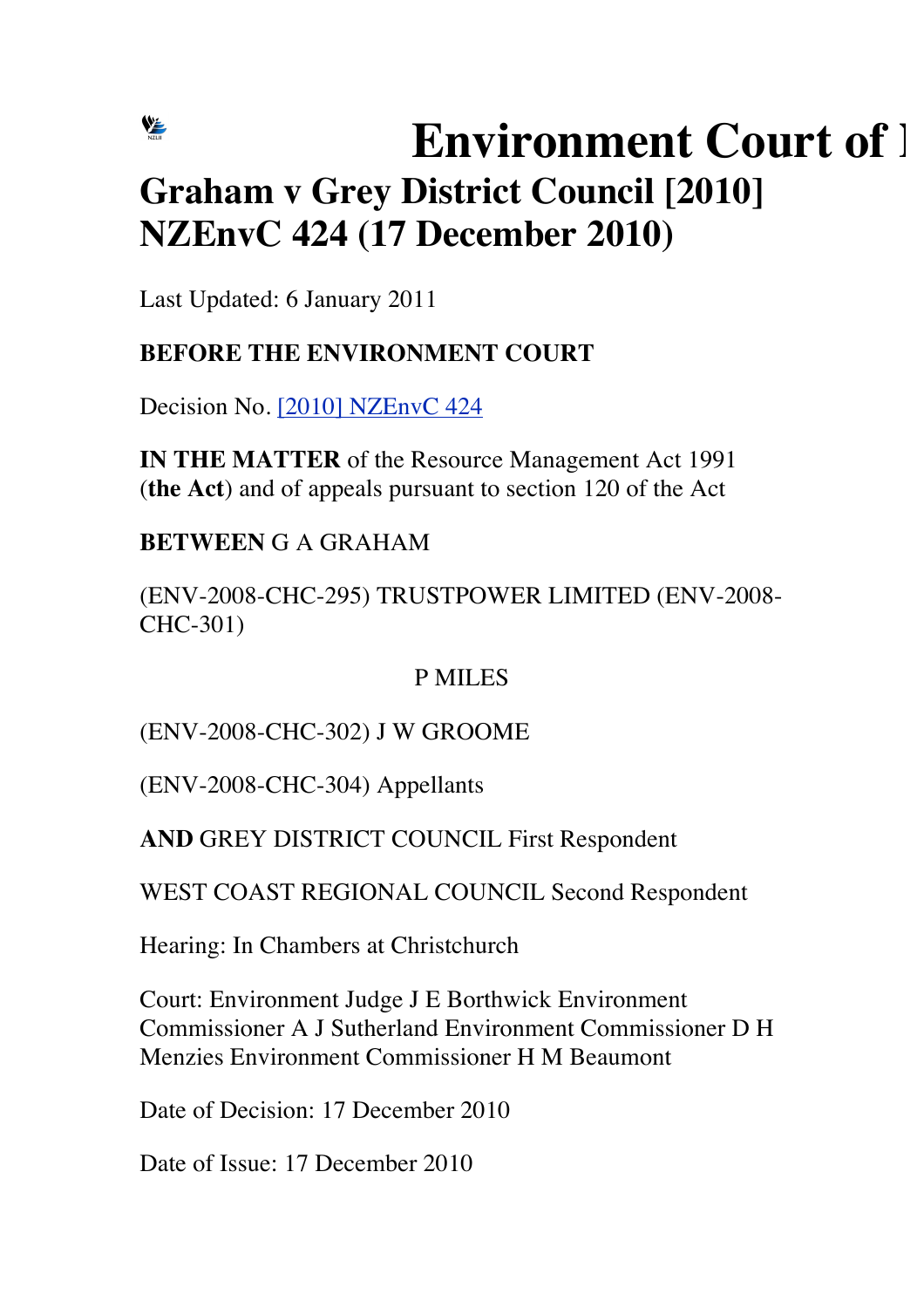#### **FINAL DECISION**

A: Under section 290 of the Resource Management Act 1991, resource consents RC06019/1-RC06019/57 granted by the West Coast Regional Council are confirmed subject to the final version of General and Specific conditions set out in Appendix A which attaches to and forms part of this decision.

B: The Court records that ENV-2008-CHC-295 *G A Graham v West Coast Regional Council* and ENV-2008-CHC-302 *P Miles v West Coast Regional Council* have been resolved by consent and those agreements are reflected in the General and Specific conditions attached as Appendix A.

C: Costs are reserved.

## **REASONS Introduction**

[1] In 2008 four appeals were lodged against a joint decision of the West Coast Regional Council and the Grey District Council granting a number of consents[1] to TrustPower Limited to construct, operate and maintain a hydro electric power station on the Arnold River. All of the appeals related to conditions imposed by the West Coast Regional Council.

[2] The Registrar received consent memoranda in relation to:

- the *Graham* appeal, dated 4 September 2009;
- the *Miles* appeal, dated 6 July 2009; and
- the *TrustPower* appeal, dated 30 July 2009.

[3] The court has issued two decisions in this proceeding. The first was an interim decision[2] on the *Groome* appeal, issued on 15 June 2010, which addressed the minimum residual flow in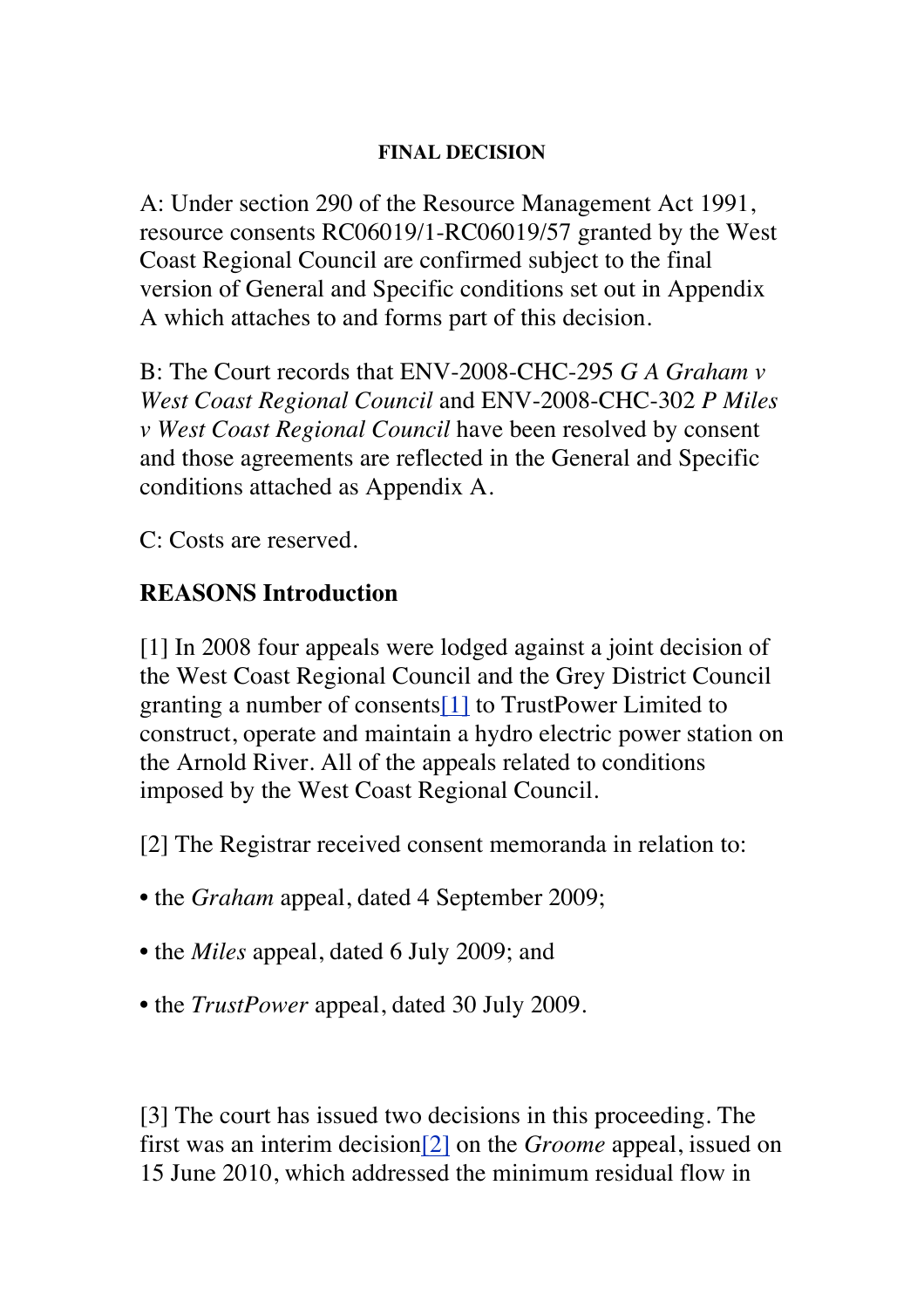the Arnold River. In that decision the court stated:

Subject to our determination of conditions 7-13 of RC06019/1 it is likely that the appeal will be declined and conditions 2 and 3 on the consent confirmed.

[4] Subsequently the court issued a Minute to the parties[3] seeking comments on the suggested amendments to the conditions and seeking clarification on a range of matters.

[5] On 22 November 2010 the court issued a further decision confirming conditions 2 and 3 of water permit RC06019/1 and declining the Groome appeal.

[6] In 2009 TrustPower had filed a consent memorandum in relation to its appeal against the Regional Council's decision, however, this was not accepted by the court and so the matter went to hearing on 13 September 2010.

[7] Following that hearing TrustPower's appeal was allowed in part and an amended set of conditions were attached to the decision. The court reserved leave for the parties to file any memoranda with suggested corrections or references to any errors or omissions within 15 working days of the issue of the decision.

[8] On 13 December 2010 the Registrar received a joint memorandum of counsel on behalf of the West Coast Fish and Game Council (s274 party), TrustPower Limited and the West Coast Regional Council, seeking some further amendments to the conditions.

[9] This decision outlines the consent memoranda filed with the court and finally determines the General and Specific conditions for resource consents RC06019/1 to RC06019/57.

### **Consent memoranda**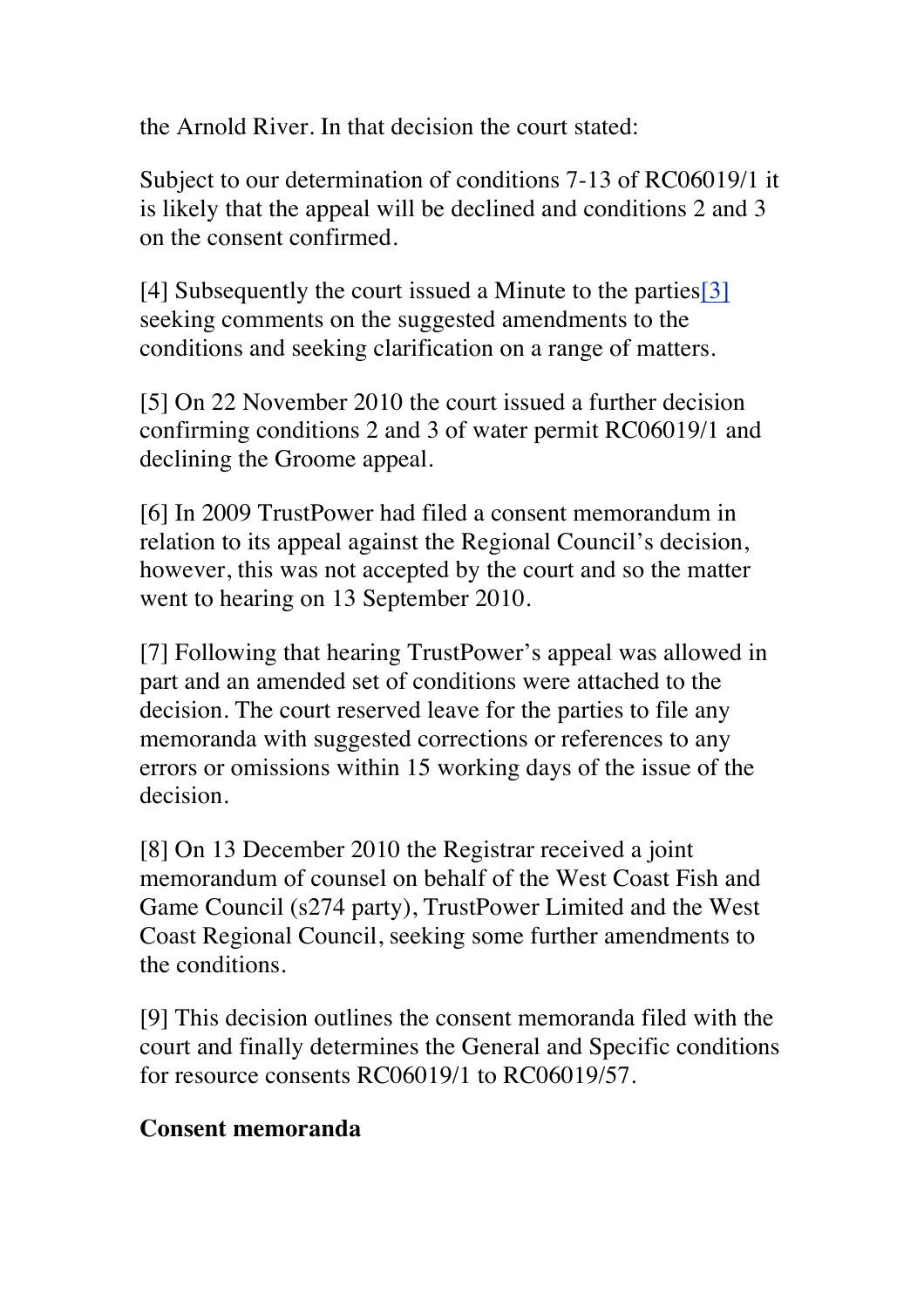[10] The court has read and considered the consent memoranda for the Graham and

Miles appeals.

[11] Agreement was reached with regard to the Graham appeal on the basis of the insertion of new conditions 6, 7 and an Advice note for resource consent RC06019/19. The court has accepted these changes and those amendments are included in the conditions attached to this decision.

[12] In relation to the Miles appeal, agreement was reached based on the insertion of conditions 13 and 14 for RC06019/01; the insertion of General condition 16.8 and the attachment of a new Annexure F. In a Minute dated 14 June 2010 the court indicated it was not satisfied with the use of the word *point* in condition 14 (or 16(b) as it then was) and asked for the parties' response. No response has been received and so the court has amended the wording so that the word *time* is used, which it considers more appropriate. Otherwise the court accepted the changes proposed by the memorandum and these are included in the conditions attached to this decision.

## **Joint memorandum dated 13 December 2010**

[13] The court has read and considered the further amendments proposed by the West Coast Fish and Game Council, TrustPower Limited and the West Coast Regional Council.

[14] We are agreed that the further amendments are in keeping with the spirit and intent of the court's substantive decision and so will make the changes as sought.

## **Outcome**

[15] The final version of the General and Specific conditions for